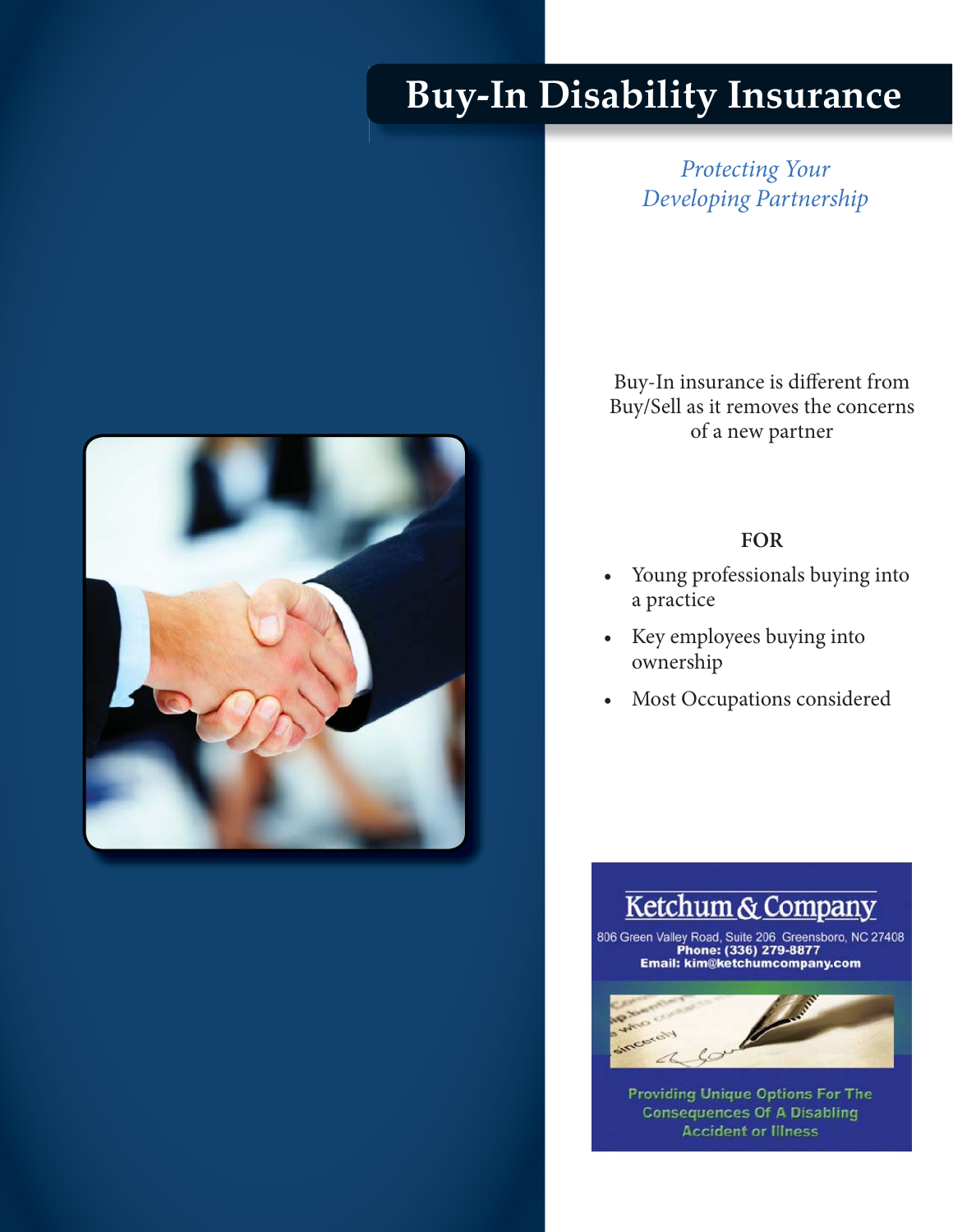

#### **WHAT IS BUY-IN DISABILITY INSURANCE?**

Most insurance producers are familiar with Buy/ Sell life and disability plans. But what is "Buy-In" disability insurance and what makes it different from Buy/Sell? A very classic example of a Buy-In would be the dental practice who has hired a young dentist and is giving him or her the opportunity to become a partner. A typical approach would be to have the new professional buy into the firm or practice using the cash flow of his or her production to do so. Often times, this is accomplished by a reduced income for the new partner during this "Buy-In" period.



So the young dentist in this example might be agreeable to accept 20% less income in exchange for becoming a full partner in 5 years. You might refer to this as an "earn in" period. During the next 5 years, the young professional is faced with the following dilemma: "If I were to become disabled during the next 5 years, I may risk any equity that I have been paying for by way of my salary reduction." This equity can be insured with a Buy-In Disability plan.

#### **A TWO EDGE SWORD**

The other side of this equation needs to be looked at as well. This young professional is buying into a firm that he or she believes is of value, but recognizes that if the established owner that is allowing him to become a partner were to become disabled in the early days of this buy in, then the equity and good will of the firm may evaporate very quickly. It normally takes a few years for the clients of a firm to be introduced to the new, prospective partner and the acceptance of him or her. So what happens if the senior member of the firm is quickly taken out of the picture? The equity and goodwill from the senior member needs to be insured for this as well, so that the junior member can be certain he or she is financially whole regardless of what happens.